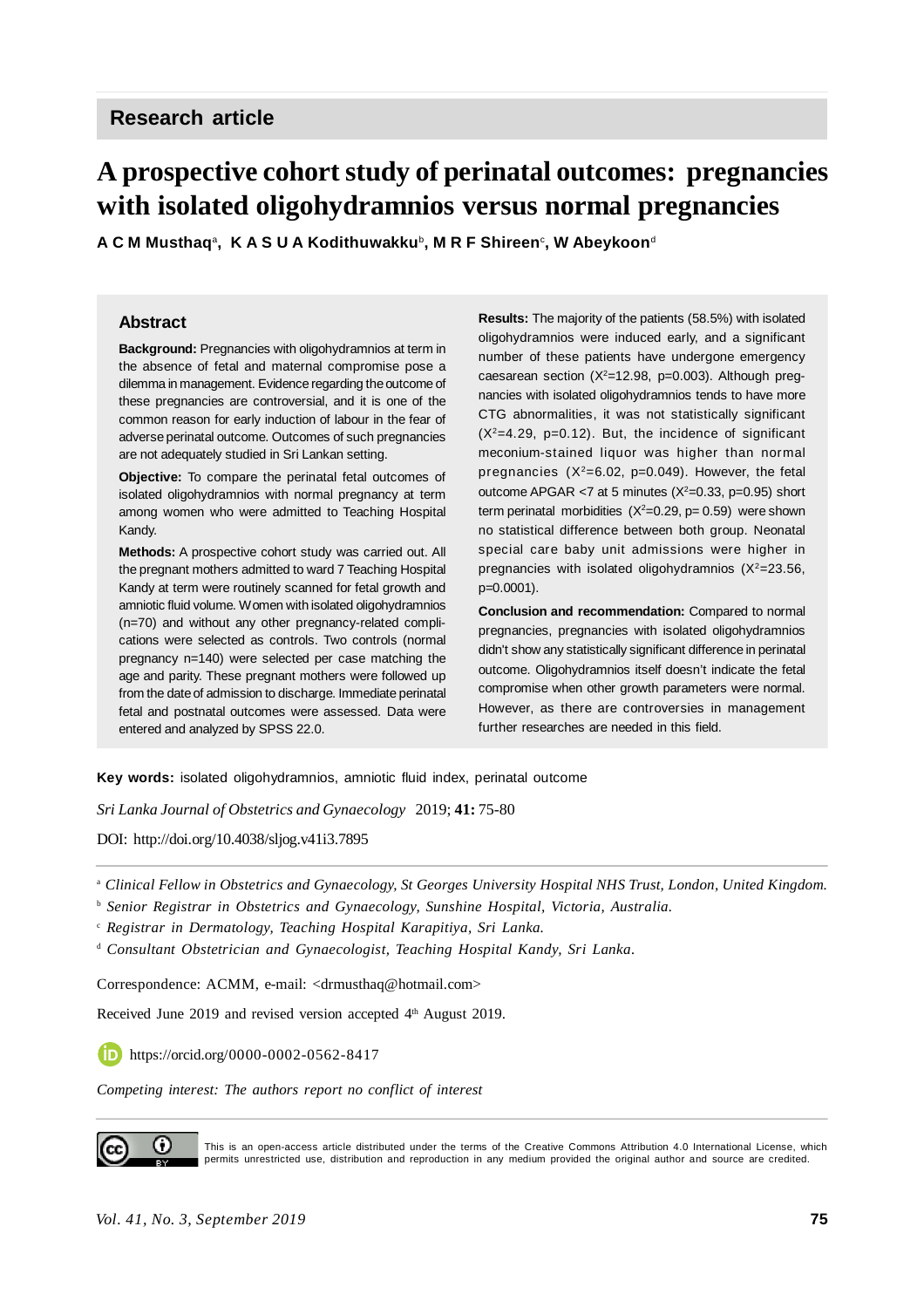# **1. Introduction**

Amniotic fluid bathes the fetus, and is essential for proper growth and development. It protects the fetus from physical trauma by functioning as cushion and helps in fetal lung growth. In early gestation, amniotic fluid is generated from maternal plasma and passes through the fetal membranes by osmotic and hydrostatic forces. Following the keratinization of skin and the development of kidneys, fetal urine is the main contributor of amniotic fluid. The volume of amniotic fluid increases gradually towards the term and peaks at 36 to 37 weeks of gestation. After 38 weeks, the volume appears to be gradually declining<sup>1</sup>.

An abnormally high amniotic fluid volume (polyhydramnios AFI >25) and abnormally low amniotic fluid volume (Oligohydramnios  $AFI < 5$ ) are associated with various maternal and fetal conditions. The amniotic fluid index (AFI) is measured by dividing the uterus into four quadrants and the deepest unobstructed vertical pockets of fluid are measured in centimeters and then added to calculate. The normal value ranges from  $5cm$  to  $25cm<sup>2,3</sup>$ .

Oligohydramnios is associated with intrauterine growth restriction, intrauterine infection, pre-labour rupture of membranes, drugs and fetal renal abnormalities<sup>4</sup> for this study isolated oligohydramnios is defined as reduced volume of amniotic fluid  $(AFI < 5cm)$  in the absence of other pathologies. Usually, it is an incidental finding and poses a major challenge in obstetric management when it is detected. It is one of the commonest reasons for repeated antenatal fetal surveillance and early induction of labour. The incidence of oligohydramnios varies from less than 0.5% to above 5% depending on the study population and the variations in the definition of oligohydramnios.

Current literature reveals conflicting evidence regarding the outcomes of pregnancies complicated with isolated oligohydramnios. While some prove adverse outcomes and others not. However, most of the obstetrics units in Sri Lanka induce labour early in patients with isolated oligohydramnios.

## **2. Literature review**

A study done by Elsandabesee et al in 2007 at Norwich, among 94 women to assess the obstetrician's attitude towards isolated oligohydramnios at term revealed 45% women had labour induced and 4.5% had undergone elective caesarean section. The emergency caesarean A similar study done by Bachhav and Waikar in India among 180 pregnant women revealed that 5 minute APGAR score was less than 7 among 34% of pregnancies with isolated oligohydramnios compared to 11% among control group. Also, 65% of the study group had a non-reactive non-stress test compared to 24% in the control group. Caesarean section rate also doubled compared to the control group (66% vs 33%)<sup>6</sup>.

Also, another prospective study done by Alchalabi divided 180 pregnant women into two groups who were between 37 and 42 weeks' of gestation and were admitted for induction of labour. The women in one group had an AFI  $\leq$ 5 cm (n=66) and the women in the other group had an AFI of >5 cm. The two groups had comparable demographic and obstetric characteristics before induction. The women in the isolated oligohydramnios group had a statistically significant increased rate of cesarean section secondary to fetal compromise in labour (27.3% vs 5.5%; OR 6.75, 95% CI 1.8-23.2;  $p=.004$ <sup>7</sup>.

However, recent (2016) systematic review and metaanalysis done by Shrem et al included 2,414 patients with isolated oligohydramnios found that they are higher risk of labour induction (OR 7.56, CI 4.58-12.48) and Cesarean sections (OR 2.07, CI 1.77-2.41)<sup>8</sup>. Also, there were higher rates of an Apgar score <7 at 1 and 5 min (OR 1.53, CI 1.03-2.26, and OR 2.01, CI 1.3- 3.09, respectively) and admission to the neonatal intensive care unit (OR 1.47, CI 1.17-1.84). However, there were no statistically significant differences in cord pH <7.1 and meconium-stained amniotic fluid. It concludes that isolated oligohydramnios at term is associated with significantly higher rates of labor induction, cesarean sections, and short-term neonatal morbidity.

## **3. Methodology**

A prospective cohort study was conducted at ward 7 Teaching Hospital, Kandy. Pregnant mothers who were admitted at term (between 37 weeks to 42 weeks of gestation) to ward 7 Teaching Hospital, Kandy was selected for the study. All the pregnant mothers admitted to ward 7 at term was offered a routine ultrasound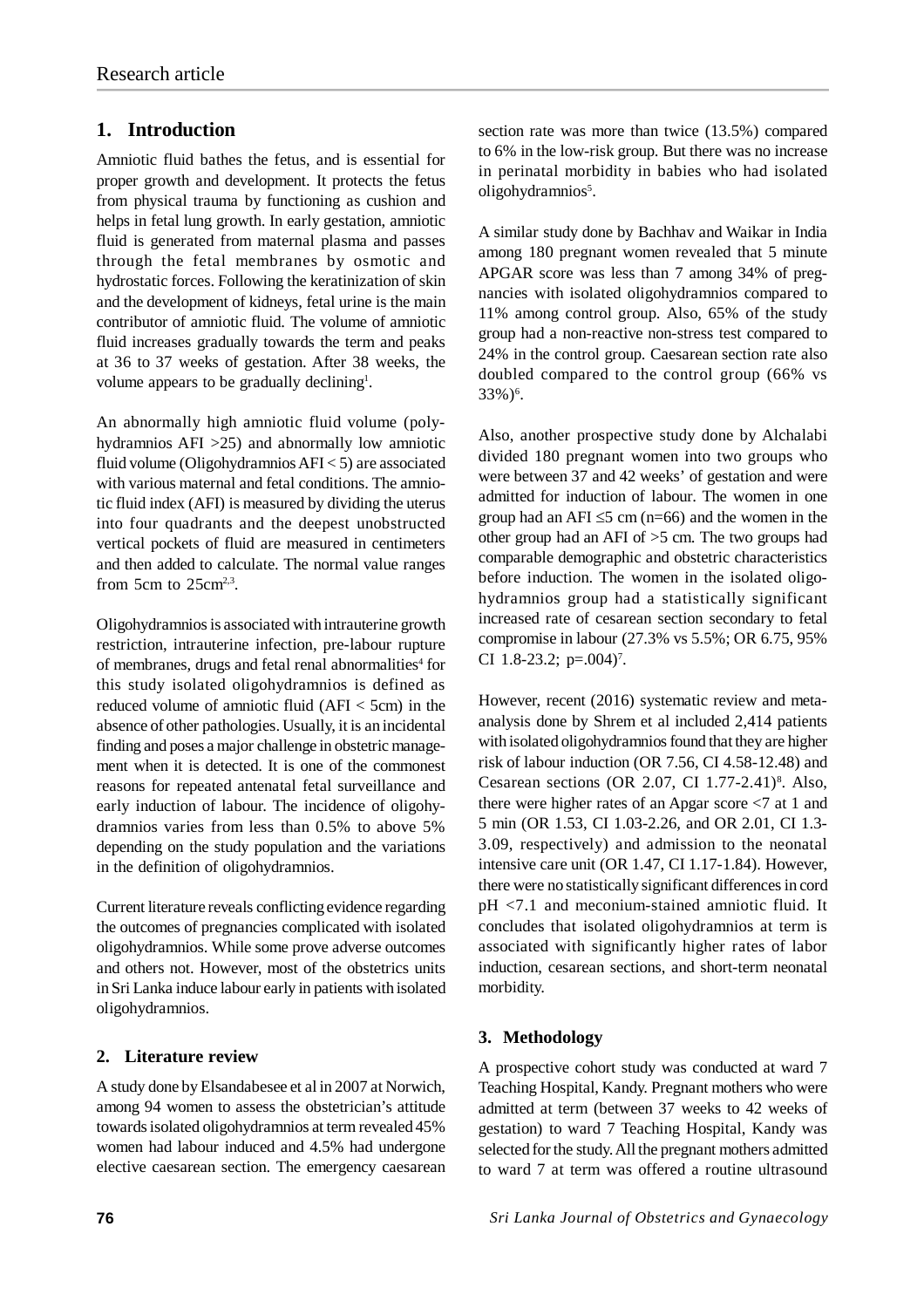scan whenever possible. Fetal growth parameters and estimated fetal weight was calculated using the Hadlock formula. Routine ultrasound scan included measurements of fetal biparietal diameter, head circumference, abdominal circumference, and femur length.

The amniotic fluid index was measured by dividing the uterus into four imaginary quadrants. The linea niagra is used to divide the uterus into right and left halves. The umbilicus serves as the dividing point for the upper and lower halves. The transducer was kept parallel to the patient's longitudinal axis and perpendicular to the floor. The deepest, unobstructed, vertical pocket of fluid is measured in each quadrant in centimeters. The four pocket measurements were added to calculate the AFI.

#### **Exclusion criteria**

- 1. Pregnant mothers who were diagnosed with abnormal Doppler studies
- 2. Admitted with prelabour rupture of membranes
- 3. Diagnosed patient with fetal abnormalities

Pregnant mothers who were found to have normal growth (estimated fetal weight  $>10<sup>th</sup>$  centile for the gestation) with reduced amniotic fluid index (less than 5) were included in the study group. Suspected cases and controls were rescanned by the principal investigator before including to the study population to exclude operator bias. Two mothers who had similar parity and gestation, but with otherwise low-risk pregnancy and normal ultrasound scan findings were included in the control group. 70 pregnant mothers with isolated oligohydramnios and 140 controls were selected.

Both of these groups were followed up from admission to discharge and events were recorded and maternal and fetal outcomes were assessed. Data was collected using a data extraction sheet.

#### **Outcome measures**

The following fetal and maternal parameters were compared. Induction of labour, presence of significant meconium-stained liquor, CTG abnormalities, Fetal APGAR score, admission to special care baby unit and incidence of cesarean delivery in both groups.

#### *Vol. 41, No. 3, September 2019* **77**

#### **4. Results**

70 pregnancies with isolated oligohydramnios compared to 140 low-risk pregnancies (Table 1, 2). The mean age of the study group was 27.64 (SD - 4.28) and the mean age of controls was 26.55 (SD- 4.56). The majority (72.8%) of them were in their first pregnancies. 22.8%, 4.4% of them were in their second and third pregnancies respectively.

## **Table 1. Description of characteristics of the study population**

|                        | Cases | Control |
|------------------------|-------|---------|
| Number of participants | 70    | 140     |
| Mean age               | 27.64 | 26.55   |
| Slandered deviation    | 4.284 | 4.559   |

| Table 2. Distribution of parity of pregnant |  |
|---------------------------------------------|--|
| mothers in the study group                  |  |

|              | Cases $(\% )$    | Control $(\% )$   | Total             |
|--------------|------------------|-------------------|-------------------|
| Primi        | 51<br>$(72.8\%)$ | 102<br>$(72.8\%)$ | 153<br>$(72.8\%)$ |
| Para 1       | 16<br>$(22.8\%)$ | 32<br>$(22.8\%)$  | 48<br>$(22.8\%)$  |
| Para 2       | $(4.4\%)$        | 6<br>$(4.4\%)$    | 9<br>$(4.4\%)$    |
| <b>Total</b> | 70               | 140               | 210               |

#### **4.1 Induction of labour**

A higher number of pregnancies with isolated oligohydramnios (58.5%) were induced early compared to the control group and it was statistically significant  $(X^2-108.5, p<0.001)$ . Four mothers with isolated oligohydramnios refused induction and had undergone an elective caesarean section.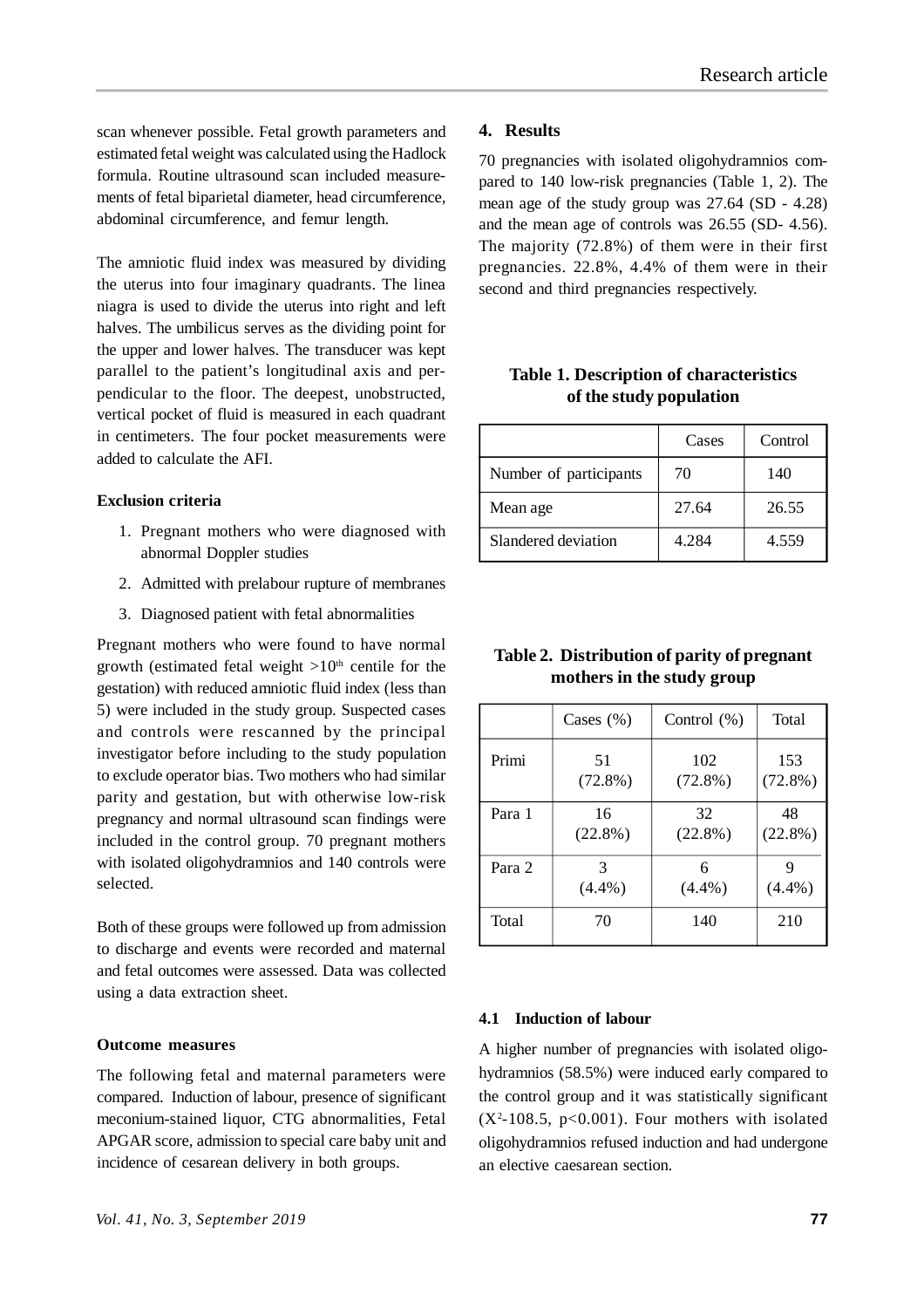|                   | Cases<br>(% )   | Control<br>(% ) | Total         |
|-------------------|-----------------|-----------------|---------------|
| Spontaneous       | 27<br>(38.5)    | 86<br>(61.4)    | 113<br>(53.8) |
| Early induction   | 41<br>(58.5)    | 0               | 41<br>(19.5)  |
| Routine induction | 8<br>$(11.4\%)$ | 54<br>(38.6)    | 62<br>(29.5)  |
| <b>EL/LSCS</b>    | 4<br>(5.6)      | 0               | 4<br>(1.9)    |
| Column totals     | 70              | 140             | 210           |

# **Table 3. Comparison of labour induction between two groups**

 $X^2$  for induction of labour 108.5, p < 0.001.

## **4.2 CTG abnormalities and meconium stained liquor**

Interpretations of CTGs were done according to NICE guideline recommendations. Patients with isolated oligohydramnios were tended to have more suspicious and pathological CTG abnormalities (Table 4). 11.4% (N=8) were categorized as pathological in isolated oligohydramnios group compared to 9.4% (N=13) in normal pregnancies. The results was not statistically significant ( $X^2 - 4.29$ , p=0.12).

## **Table 4. Comparison of CTG abnormalities between the groups**

|              | Cases<br>(% ) | Control<br>(% ) | Total      |
|--------------|---------------|-----------------|------------|
| Reactive     | 47            | 111             | 158        |
| <b>CTG</b>   | $(67.1\%)$    | $(79.2\%)$      | $(75.2\%)$ |
| Suspicious   | 15            | 16              | 31         |
| <b>CTG</b>   | $(21.4\%)$    | $(11.4\%)$      | $(14.7\%)$ |
| Pathological | 8             | 13              | 21         |
| <b>CTG</b>   | $(11.4\%)$    | $(9.4\%)$       | $(10.1\%)$ |
| Total        | 70            | 140             | 210        |

Pregnancies with isolated oligohydramnios were more likely to have a significant meconium (12.9%; N=9) stained liquor compared to normal pregnancies (7.1%; N=10) and it is statistically significant  $(X^2 - 6.02 \text{ and } p=0.049)$ .

|               | Cases<br>(% ) | Control<br>(% ) | Total      |
|---------------|---------------|-----------------|------------|
| No meconium   | 49            | 113             | 162        |
|               | (70%)         | $(80.7\%)$      | (77.14%)   |
| Thin meconium | 12            | 17              | 29         |
|               | $(17.1\%)$    | $(12.1\%)$      | $(13.8\%)$ |
| Significant   | $(12.9\%)$    | 10              | 19         |
| meconium      |               | $(7.14\%)$      | $(9.06\%)$ |
| Total         | 70            | 140             | 210        |

# **Table 5. Presence of meconium-stained amniotic fluid**

## **4.3 Mode of delivery**

Four mothers requested an elective caesarean delivery among isolated oligohydramnios group. 77.1% of the study population delivered vaginally. However, 27.2% (N=19) of pregnant mothers in isolated oligohydramnios had undergone emergency caesarean section compared to 15.8% (N=22) in control group, which statistically is significant  $(X^2 = 12.98, p=0.003)$ . Table 6 compares the results.

**Table 6. Comparison of mode of delivery**

|                | Cases<br>(% )    | Control<br>(% )   | Total             |
|----------------|------------------|-------------------|-------------------|
| <b>NVD</b>     | 47<br>(67.1)     | 115<br>$(82.1\%)$ | 162<br>$(77.1\%)$ |
| <b>AVD</b>     | 0                | $3(2.1\%)$        | $3(1.4\%)$        |
| <b>EL-LSCS</b> | 4<br>$(5.7\%)$   | 0                 | 4<br>$(1.9\%)$    |
| <b>EM-LSCS</b> | 19<br>$(27.2\%)$ | 22<br>$(15.8\%)$  | 41<br>$(19.5\%)$  |
| Column totals  | 70               | 140               | 210               |

 $(NVD = normal$  vaginal delivery,  $AVD -$  assisted vaginal delivery with instruments, EM-LSCS – emergency caesarean delivery, EL-LSCS – elective caesarean delivery)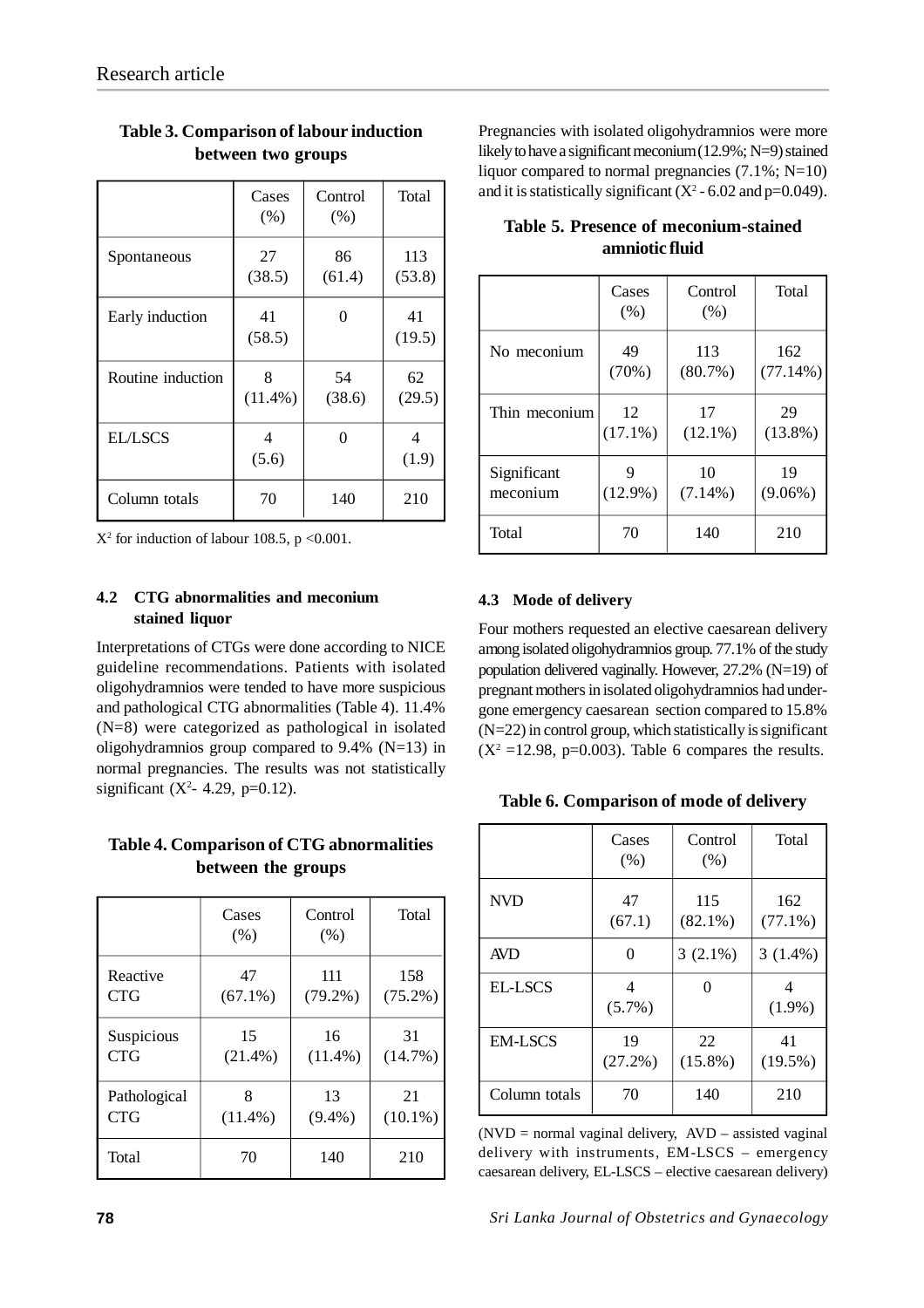## **4.4 APGAR score and special care neonatal admissions**

4.2% of isolated oligohydramnios babies and 3.3% of normal pregnancies were had APGAR score <7 at 5 minutes. It is not statistically significant  $(X^2 = 0.2956,$ p=0.586). 8.5% of babies of isolated oligohydramnios and 6.4% of babies of the control group were admitted to SCBU after delivery and it was statistically significant ( $X^2$ - 23.56, p<0.0001.)

|              | Cases<br>(% ) | Control<br>(% ) | Total         |
|--------------|---------------|-----------------|---------------|
| APGAR < 7    | 3(4.2)        | 4(2.8)          | 7(3.3)        |
| APGAR > 7    | 67<br>(95.8)  | 136<br>(97.2)   | 203<br>(96.7) |
| <b>Total</b> | 70            | 40              | 210           |

**Table 7. Comparison of APGAR score at delivery**

| Table 8. Comparison of number of SCBU |
|---------------------------------------|
| admissions                            |

|             | Cases<br>(% ) | Control<br>(% ) | Total  |
|-------------|---------------|-----------------|--------|
| <b>SCBU</b> | 6             | 9               | 15     |
| admission   | (8.5)         | (6.4)           | (7.1)  |
| No SCBU     | 64            | 131             | 195    |
| admission   | (91.5)        | (93.6)          | (92.9) |
| Total       | 70            | 140             | 210    |

(SCBU = Special care baby unit)

#### **5. Discussion**

The study was conducted in a sample of 70 pregnant mothers who had isolated oligohydramnios who were admitted to the Teaching Hospital Kandy, and the study group was compared with normal pregnancies. For each case of isolated oligohydramnios, two normal pregnancies were selected as controls. Controls were matched for the age and parity of the study group.

Routine induction policy of the ward 7 at the Teaching Hospital is primi mothers at 40 weeks and 3 days and multigravida at 40 weeks and 6 days. Induction agent of choice is prostaglandin E2. However, in the study population, a significant number of pregnancies with isolated oligohydramnios were induced early compared to normal pregnancies. Reduction in amniotic fluid tends to cause umbilical cord compression and variable decelerations in fetal trace. But, there was no significant difference in pathological CTGs.

Meanwhile, pregnancies with isolated oligohydramnios had significantly increased incidence of meconiumstained amniotic fluid compared to normal pregnancies. When analyzing the mode of delivery, four mothers in the isolated oligohydramnios group underwent elective caesarean section. Also, 27.2% isolated oligohydramnios mothers and 15.8% of normal pregnancies ended up in emergency caesarean section and which is a statistically significant difference  $(X^2=12.98,$ p=0.003). Increased incidence of CTG abnormalities and presence of significant meconium-stained liquor might have contributed to this increase.

However, when comparing the APGAR score at 5 minutes, only 3 pregnancies with isolated oligohydramnios and 4 normal pregnancies had a score of less than 7 at 5 minutes and was not significant difference between the two groups. But, considering the admission to special care baby unit admissions 8.5% babies of isolated oligohydramnios and 6.4% of babies of normal pregnancies were admitted to SCBU and was statistically significant.

The main reasons for special care baby unit admissions were tachypnea of newborn, jaundice and suspected sepsis. Even though babies of isolated oligohydramnios had a slight increase in the tendency to have these complications in this study, it was not statistically significant.

## **5.1 Relevance of these findings to our health care system**

Even though Sri Lanka is a developing third world country, it provides complete free health care services to the whole population. So, when we are selecting an intervention, it should be safe and cost-effective. As there is conflicting evidence regarding the management of isolated oligohydramnios there must be national protocols/ guidelines in the management of this